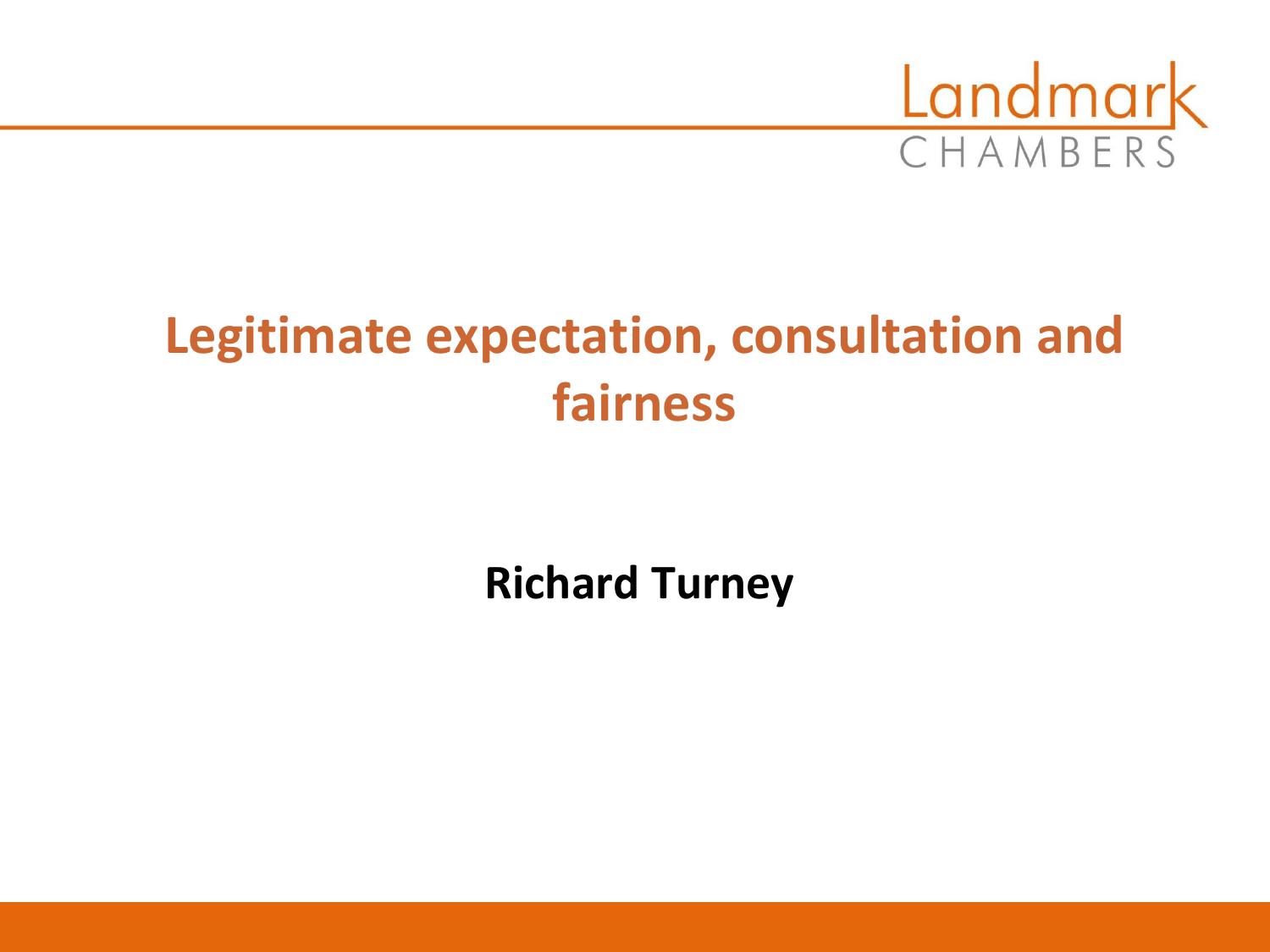### **Legitimate expectation**

- Promises to consult ("procedural" expectations)
- Promises to continue to apply existing policy in respect of a specific person or persons who would be substantially affected by any change in policy ("substantive" expectations)
- Established policy (without an express promise) substantially affecting a specific person or persons who, in the circumstances, reasonably relied on its continuance (the secondary case of procedural expectation)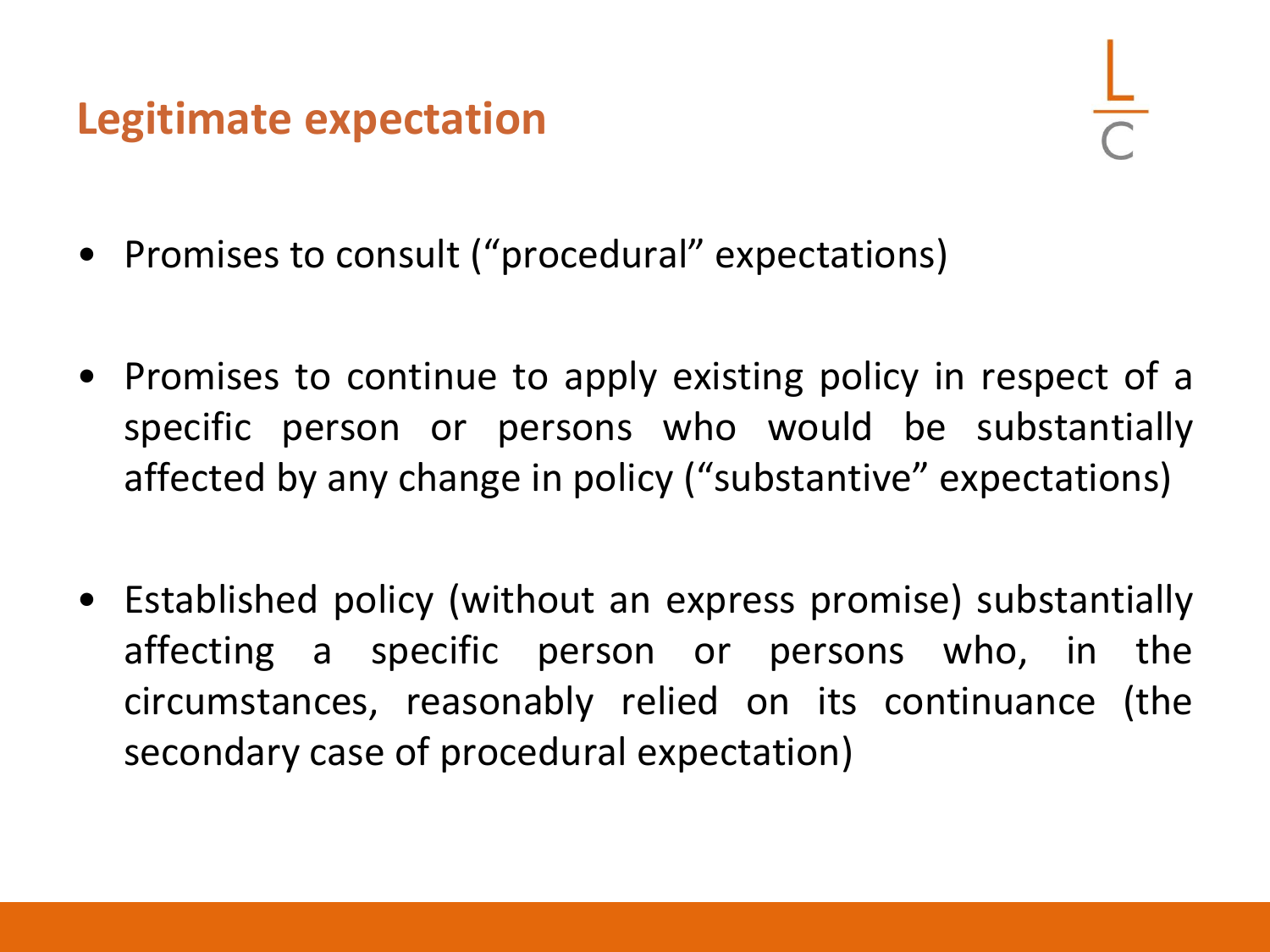### **R (Vieira) v Camden**

- Failure to publicise revised plans and officer's report on planning application
- "Procedural" expectation arising from Statement of Community Involvement
- Absence of any good reason for not publishing officer's report
- Legitimate expectation that application would be referred back to panel to decide whether to send to Committee
- Relief granted despite argument that would have made no difference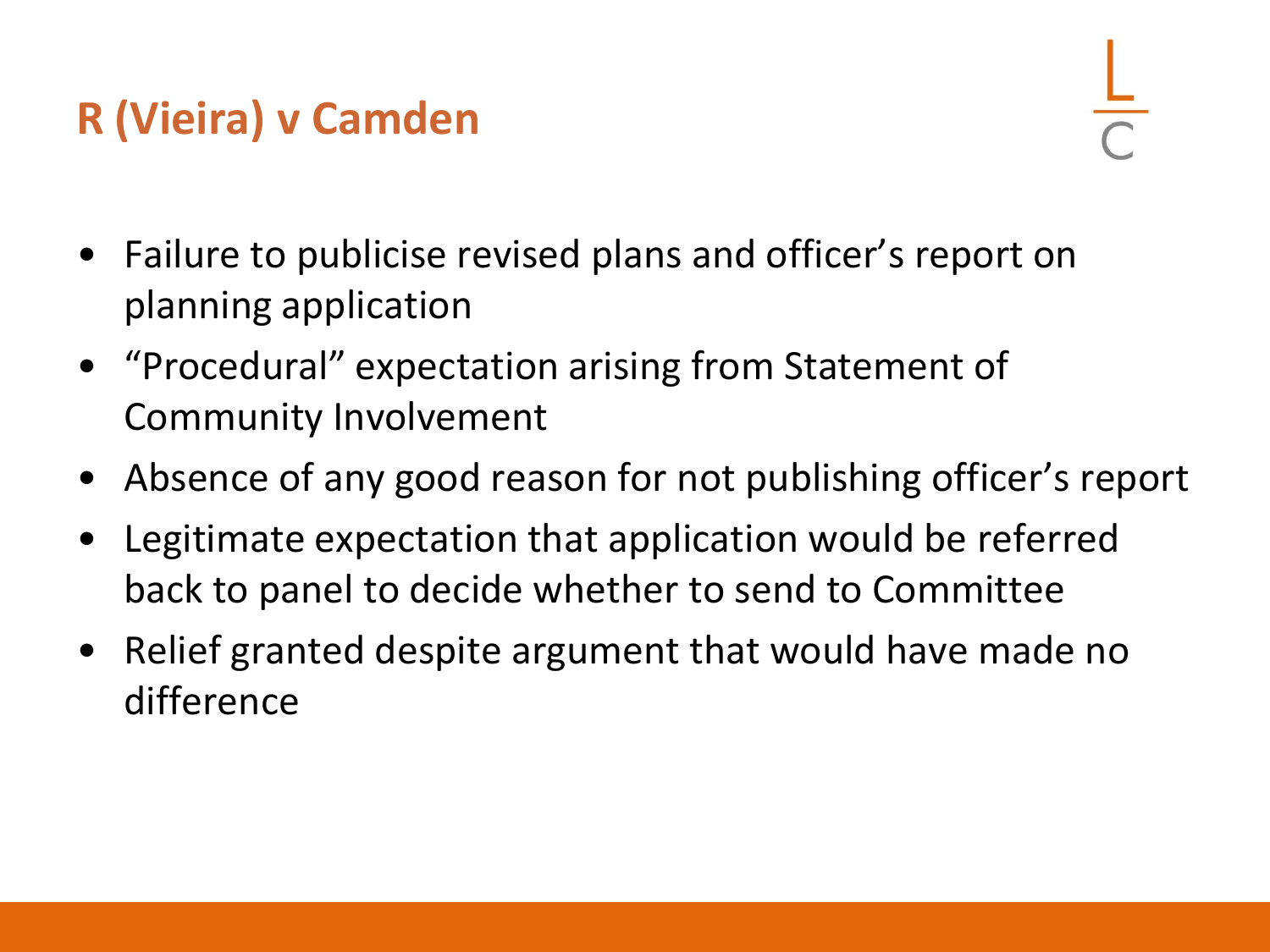## **R (Godfrey) v Southwark LBC**

- Difficulty in establishing a substantive expectation in planning cases
- A "rigorous standard is to be applied when a substantive legitimate expectation is claimed"
- Council bound by s 70 TCPA 1990 and s 38 PCPA 2004
- In the absence of specific policy commitment to an outcome, no expectation could be relied upon
- See also *Keevil v SSCLG* and *R (St John's School) v LB Hillingdon*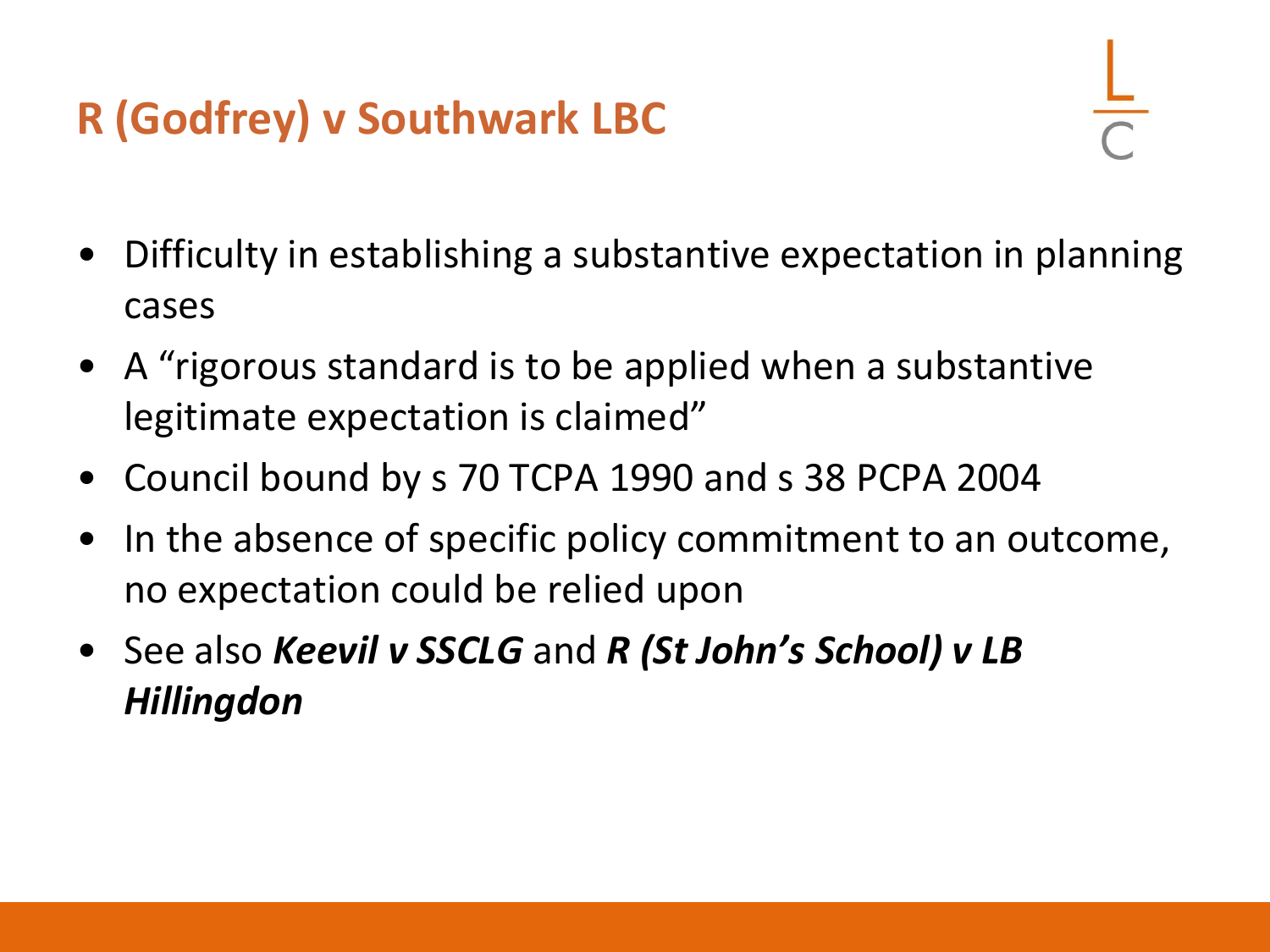### **Consultation**

### • *R (Halebank PC) v Halton BC*

- Unfair consultation on distribution centre
- Need for fairness and effectiveness of consultation enshrined in EIA Directive
- Relevance of Cabinet Office guidance
- *R (Wakil) v LB Hammersmith & Fulham*
	- Inadvertent failure in consultation process on SPD
	- Failure cured by later opportunities to participate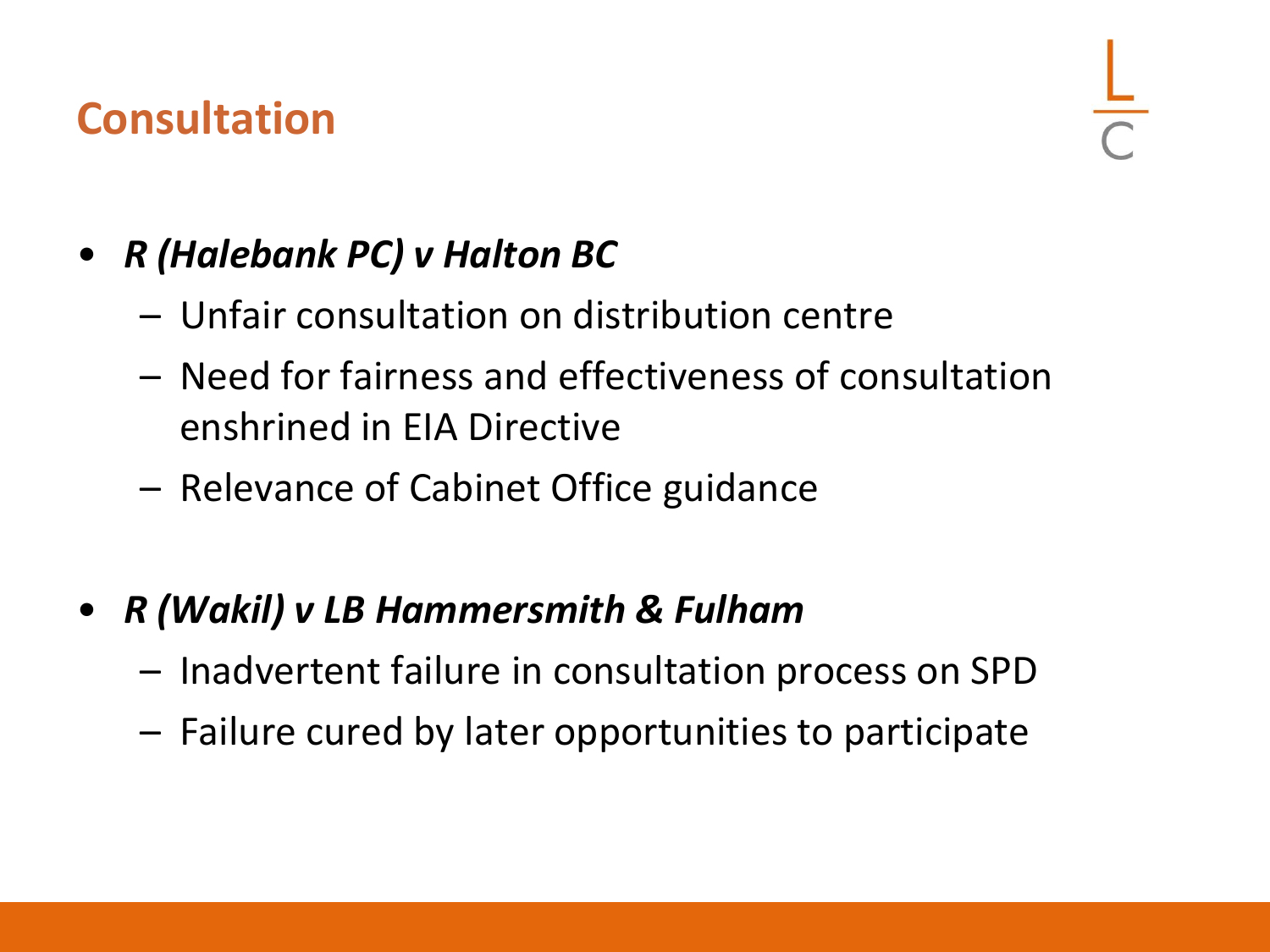### **Consultation (2)**

### • *R (Milton Keynes) v SSCLG*

- Consultation on changes to GPDO on HMOs
- Scope of consultation on principally political decision
- *R (Buckinghamshire CC & ors) v SST*
	- Consultation challenges in respect of HS2
	- Decisions in respect of compensation quashed due to unfairness in consultation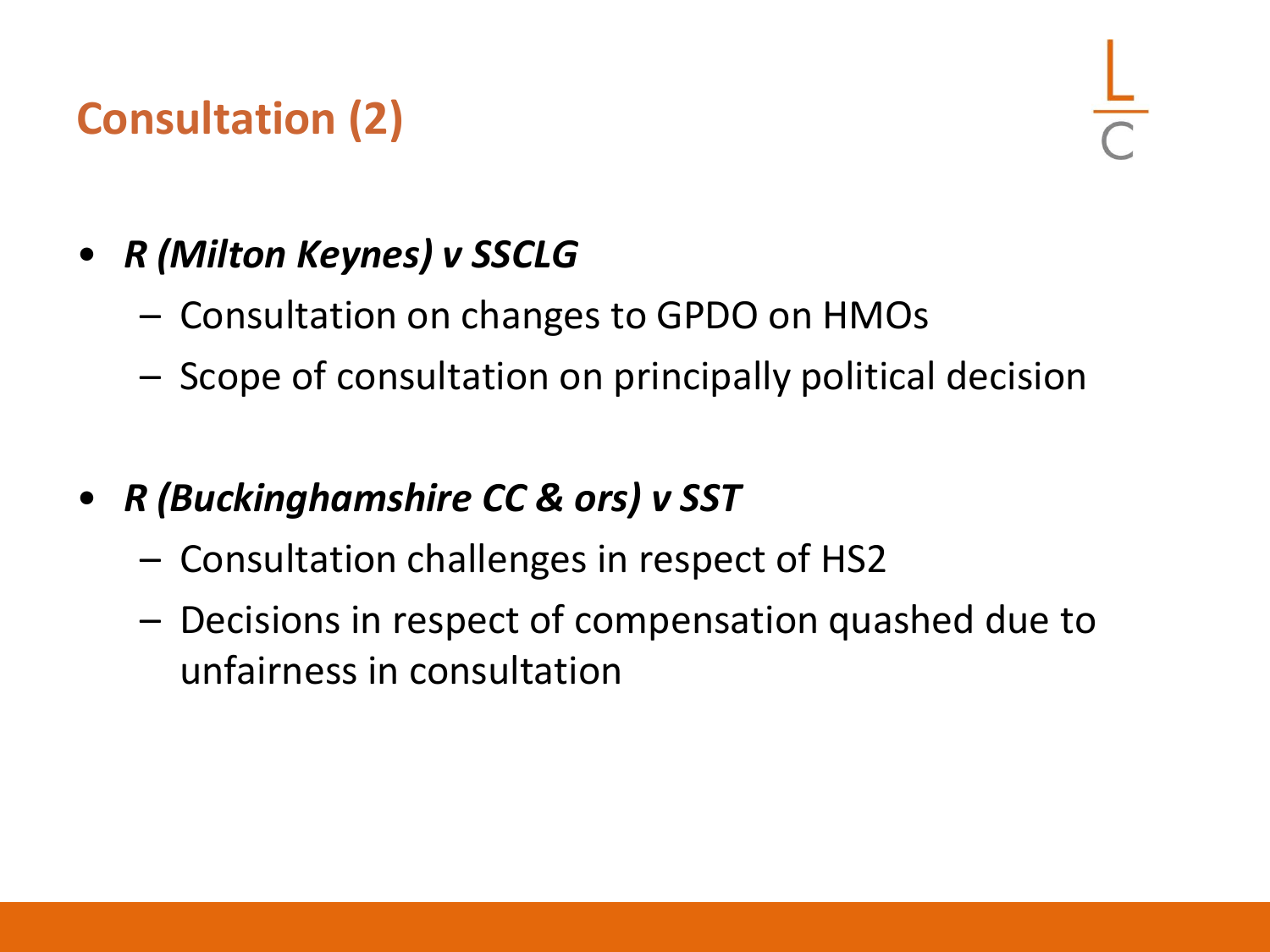### **Fairness**

#### • *Tait v SSCLG*

- Risk of bias/procedural unfairness in respect of site visit in the presence of only one part
- *Wainhomes (South West) Holdings Ltd v SSCLG*
	- Late representations to PINS
- *PNH (Properties) v SSCLG*
	- Alleged procedural failings did not cumulatively undermine the decision
- *R (Ashley) v SSCLG*
	- Unfairness in written representations appeal